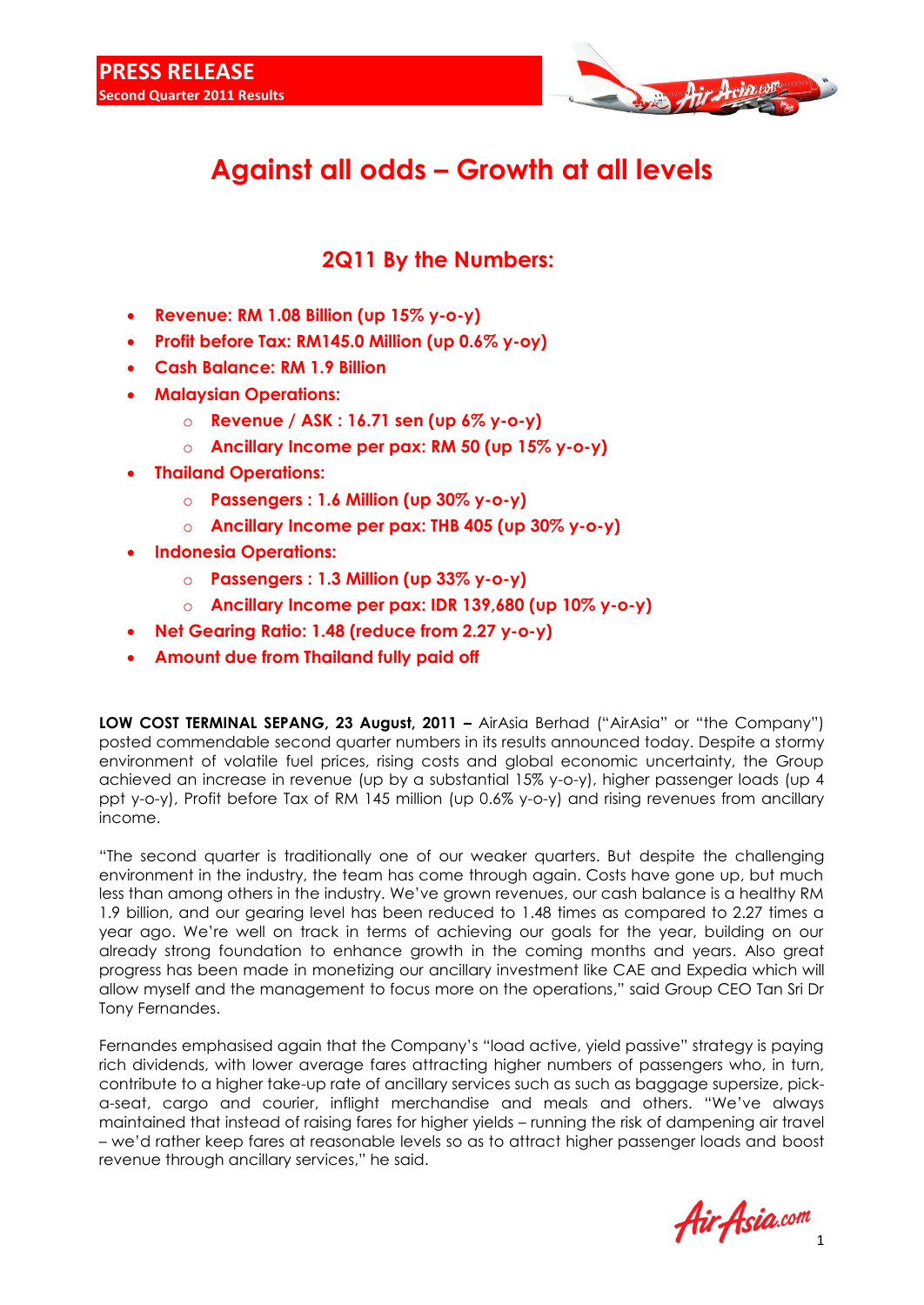

Fernandes added, "Thanks to our very affordable fares, we've achieved higher passenger load factors of 81%, up 4 ppt y-o-y. That has contributed to a higher RASK of 16.71 sen, up 6% y-o-y for MAA, reiterating our very robust operating model."

On ancillary income, Fernandes said: "Ancillary has been a tremendous revenue stream for us. It's up in all three of our operations: MAA at RM 50 per pax (up 15% from RM 43 y-o-y); AirAsia Thailand at THB 405 per pax (up 30% from THB 312 y-o-y); and AirAsia Indonesia at IDR 139,680 per pax (up 10% from IDR 126,798)."

The Group in 2Q11 registered a revenue of RM 1.08 billion, profit before tax of RM 145.0 million, RASK up 6% (y-o-y) for MAA, up 14% for AirAsia Thailand and 2% for AirAsia Indonesia. EBITDAR margins for MAA, TAA and IAA stood at 35%, 26% and 24% respectively.

Fernandes also highlighted the second quarter performances of the Thai and Indonesian affiliates. On AirAsia Thailand, Fernandes said it posted revenue of THB 3,760 million, recording a growth of 44% y-o-y; Profit After Tax was up an astounding 875% y-o-y; Ancillary income up 30% y-o-y; CASK (ex-fuel) down by 4% y-o-y benefitting from an all Airbus fleet. This strong 2Q11 performance was owed to a 30% increase in passengers carried and 18% increase in number of flights, mainly due to the newly introduced Indian routes which are performing well. The key point to highlight is the ability of AirAsia Thailand in paying off their outstanding amounts due to AirAsia in this quarter.

As for AirAsia Indonesia, the affiliate posted a 37% rise in revenue of IDR 895,254 million, supported by a 33% increase in number of passengers carried and with ancillary revenue continuing to grow by 10%. Load factor was slightly up at 76% (from 75% y-o-y). Given the tremendous potential in Indonesia, AirAsia Indonesia is undertaking expansion plans to capture further market share from competitors. Their growth has stalled from the inefficiency of the remaining Boeing B737 which has sent operating costs slightly higher.

## **Outlook**

On the outlook for the rest of 2011, Fernandes was bullish on the prospects of the remaining two quarters of 2011. "Load factors achieved in July 2011 increased y-o-y for all three carriers. Forward bookings are looking very strong. We shall continue to work our best to deliver high load factors of at least 80% and to maintain the lowest operating costs in the industry. Additionally, the fall in crude oil prices and strengthening of respective local currencies have somewhat eased the impact of high jet fuel prices on operating costs."

Looking beyond 2011, Fernandes stressed again that AirAsia will stay focused on its own strategy – containing or driving down costs, raising yields and further expanding network reach.

"The setting up of the AirAsia Asean office in Jakarta will allow us to and promote both the airline and the Company as a regional brand. This will also help to draw the attention of governments and the ASEAN community to AirAsia's huge economic contributions to the region. Within the Group, the establishment of a regional base will enhance cooperation and coordination within the Group, strengthening coordination and strategic planning and implementation," he said.

Fernandes said AirAsia Philippines was on track to launch its first routes by the fourth quarter subject to regulatory approvals, and hailed the establishment of AirAsia Japan, a joint venture with All Nippon Airways. "Japan is a huge, huge market with a very low LCC penetration rate. It's our first venture outside of ASEAN, and we're very excited about the prospects there," he said.

Air Asia.com